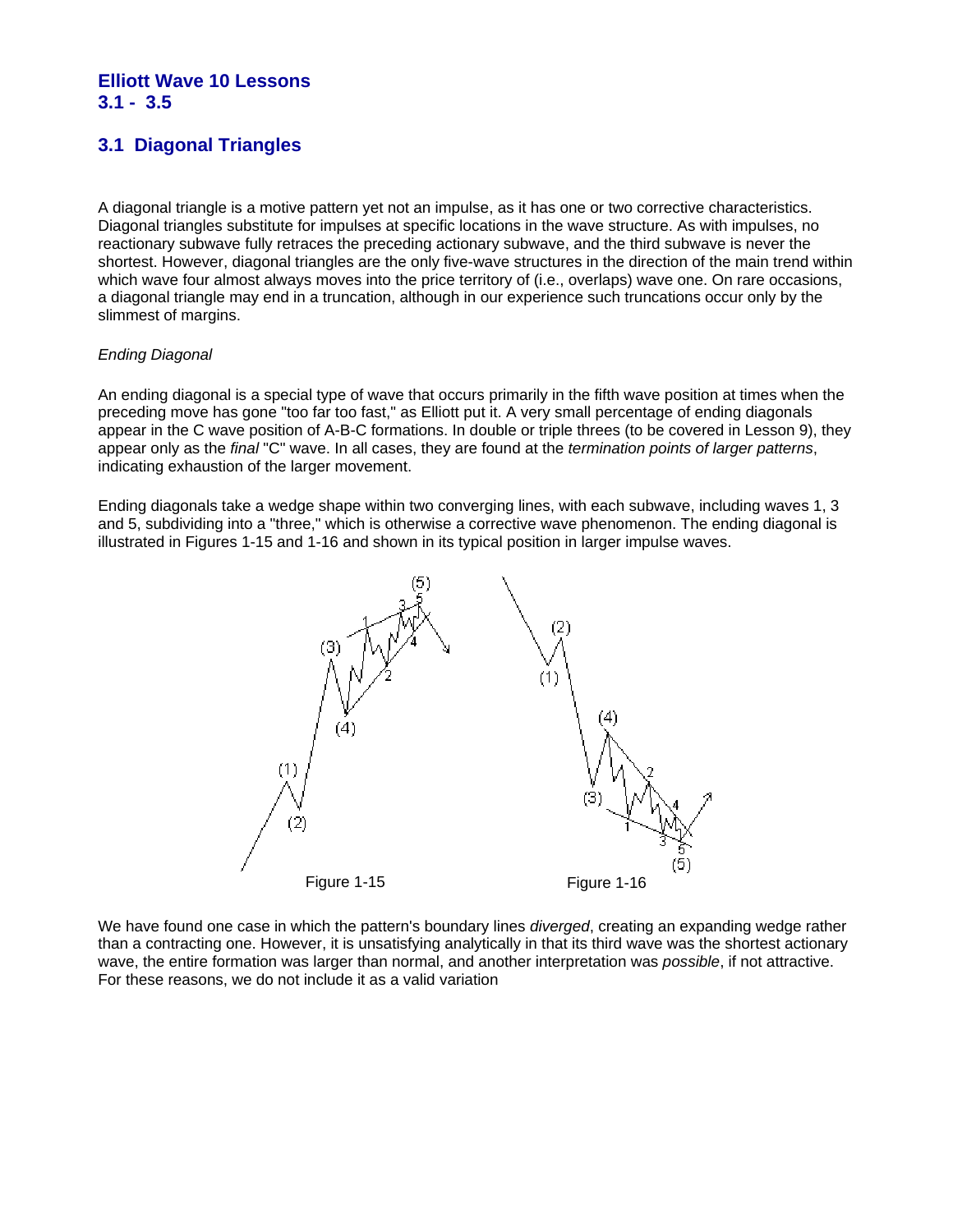# **3.2 Diagonals**

Ending diagonals have occurred recently in Minor degree as in early 1978, in Minute degree as in February-March 1976, and in Subminuette degree as in June 1976. Figures 1-17 and 1-18 show two of these periods, illustrating one upward and one downward "real-life" formation. Figure 1-19 shows our real-life possible expanding diagonal triangle. Notice that in each case, an important change of direction followed.



*Figure 1-17*



*Figure 1-18*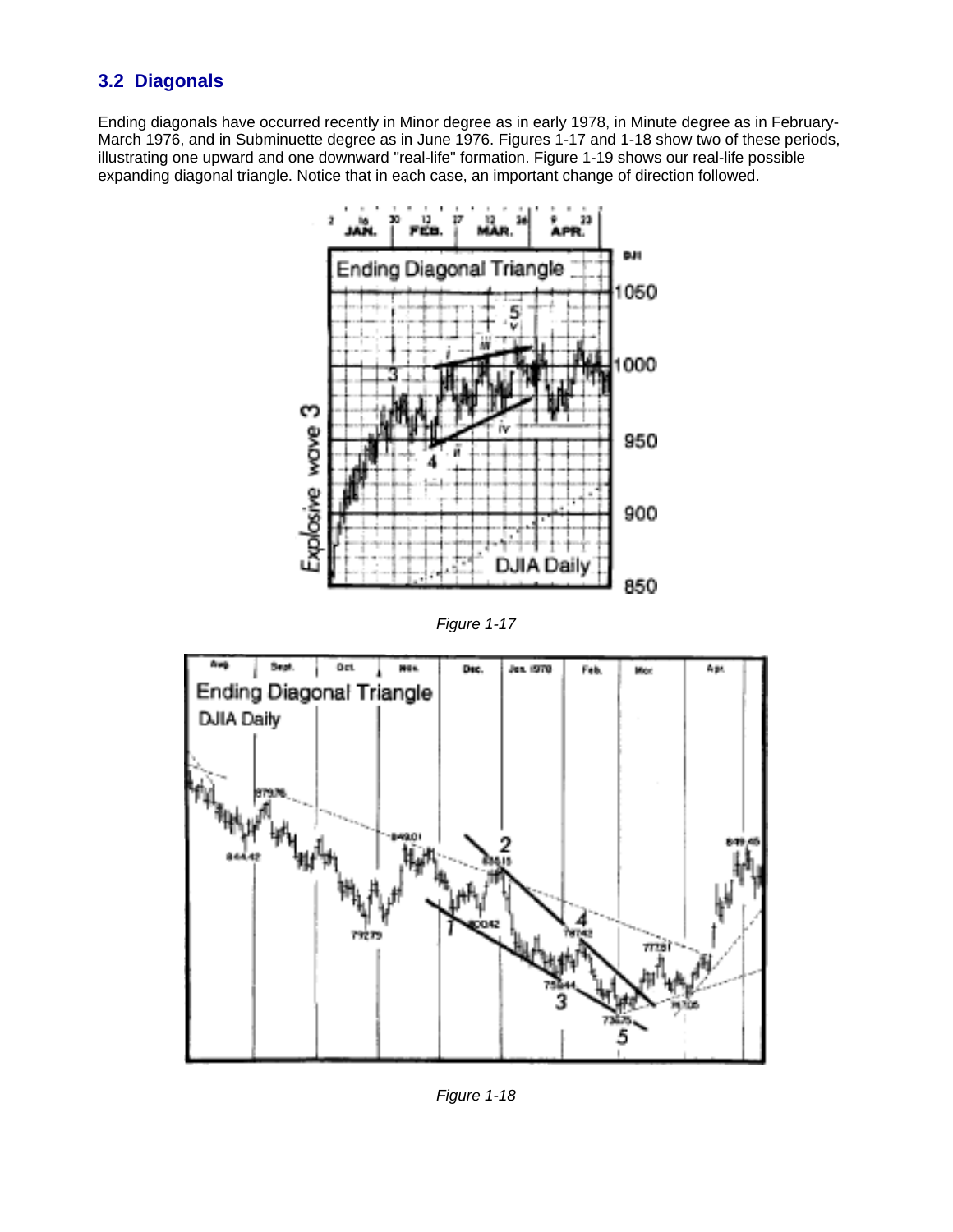

*Figure 1-19*

Although not so illustrated in Figures 1-15 and 1-16, fifth waves of diagonal triangles often end in a "throwover," i.e., a brief break of the trendline connecting the end points of waves one and three. Figures 1-17 and 1-19 show real life examples. While volume tends to diminish as a diagonal triangle of small degree progresses, the pattern always ends with a spike of relatively high volume when a throw-over occurs. On rare occasions, the fifth subwave will fall short of its resistance trendline.

A rising diagonal is bearish and is usually followed by a sharp decline retracing at least back to the level where it began. A falling diagonal by the same token is bullish, usually giving rise to an upward thrust.

Fifth wave extensions, truncated fifths and ending diagonal triangles all imply the same thing: *dramatic reversal ahead*. At some turning points, *two* of these phenomena have occurred together at different degrees, compounding the violence of the next move in the opposite direction.

### **3.3 Leading Diagonals**

When diagonal triangles occur in the wave 5 or C position, they take the 3-3-3-3-3 shape that Elliott described. However, it has recently come to light that a variation on this pattern occasionally appears in the wave 1 position of impulses and in the wave A position of zigzags. The characteristic overlapping of waves 1 and 4 and the convergence of boundary lines into a wedge shape remain as in the ending diagonal triangle. However, the subdivisions are different, tracing out a 5-3-5-3-5 pattern. The structure of this formation (see Figure 1-20) fits the spirit of the Wave Principle in that the five-wave subdivisions in the direction of the larger trend communicate a "continuation" message as opposed to the "termination" implication of the three-wave subdivisions in the ending diagonal. Analysts must be aware of this pattern to avoid mistaking it for a far more common development, a series of first and second waves. The main key to recognizing this pattern is the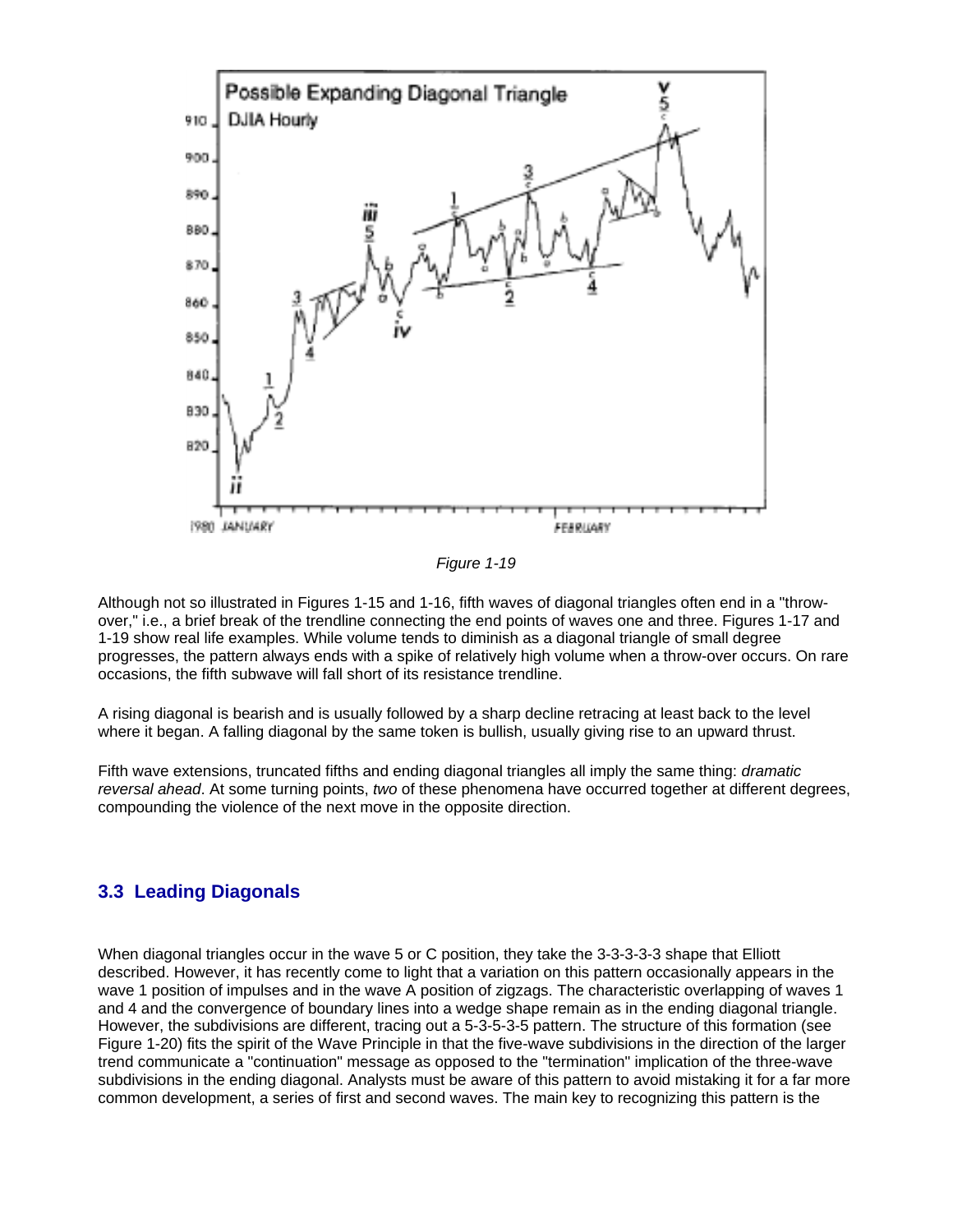decided slowing of price change in the fifth subwave relative to the third. By contrast, in developing first and second waves, short term speed typically increases, and breadth (i.e., the number of stocks or subindexes participating) often expands.



*Figure 1-20*

Figure 1-21 shows a real life example of a leading diagonal triangle. This pattern was not originally discovered by R.N. Elliott but has appeared enough times and over a long enough period that we are convinced of its validity.



*Figure 1-21*

### **3.4 Corrective Waves**

Markets move *against* the trend of one greater degree only with a seeming struggle. Resistance from the larger trend appears to prevent a correction from developing a full motive structure. This struggle between the two oppositely trending degrees generally makes corrective waves less clearly identifiable than motive waves, which always flow with comparative ease in the direction of the one larger trend. As another result of this conflict between trends, corrective waves are quite a bit more varied than motive waves. Further, they occasionally increase or decrease in complexity as they unfold so that what are technically subwaves of the same degree can by their complexity or time length appear to be of different degree. For all these reasons, it can be difficult at times to fit corrective waves into recognizable patterns until they are completed and behind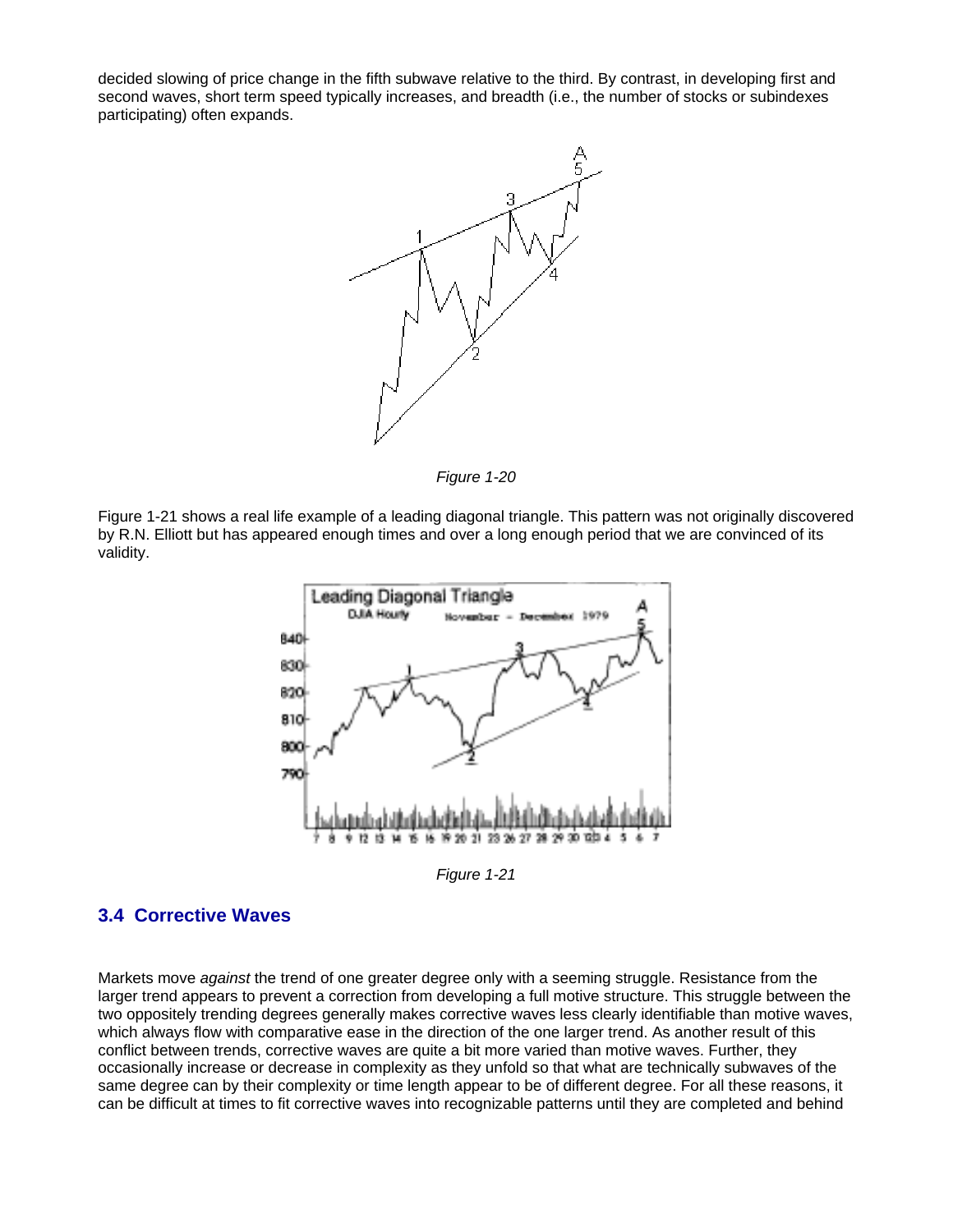us. As the terminations of corrective waves are less predictable than those for motive waves, the Elliott analyst must exercise more caution in his analysis when the market is in a meandering corrective mood than when prices are in a persistently motive trend.

The single most important rule that can be gleaned from a study of the various corrective patterns is that *corrections are never fives*. Only motive waves are fives. For this reason, an initial five-wave movement against the larger trend is never the end of a correction, only part of it. The figures that follow through Lesson 9 of this course should serve to illustrate this point.

Corrective processes come in two styles. *Sharp* corrections angle steeply against the larger trend. *Sideways*  corrections, while always producing a net retracement of the preceding wave, typically contain a movement that carries back to or beyond its starting level, thus producing an overall sideways appearance. The discussion of the guideline of alternation in Lesson 10 will explain the reason for noting these two styles.

Specific corrective patterns fall into four main categories:

*Zigzags* (5-3-5; includes three types: single, double, and triple);

*Flats* (3-3-5; includes three types: regular, expanded, and running);

*Triangles* (3-3-3-3-3; four types: three of the contracting variety (ascending, descending, and symmetrical) and one of the expanding variety (reverse symmetrical);

*Double threes* and *triple threes* (combined structures).

# **3.5 Zigzags**

A *single zigzag* in a bull market is a simple three-wave declining pattern labeled A-B-C. The subwave sequence is 5-3-5, and the top of wave B is noticeably lower than the start of wave A, as illustrated in Figures 1-22 and 1-23.



*Figure 1-22 Figure 1-23*

In a bear market, a zigzag correction takes place in the opposite direction, as shown in Figures 1-24 and 1- 25. For this reason, a zigzag in a bear market is often referred to as an inverted zigzag.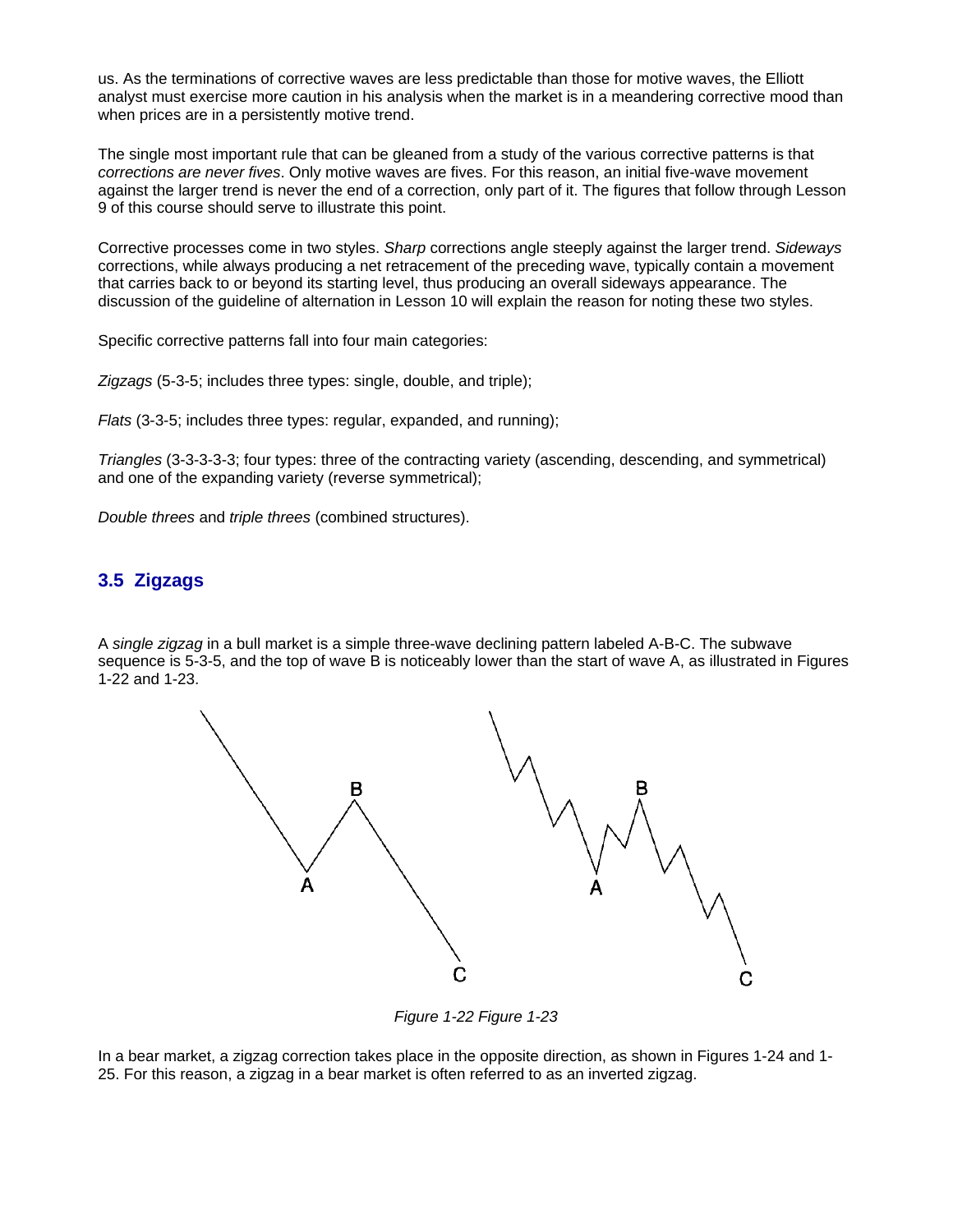

*Figure 1-24 Figure 1-25*

Occasionally zigzags will occur twice, or at most, three times in succession, particularly when the first zigzag falls short of a normal target. In these cases, each zigzag is separated by an intervening "three," producing what is called a *double zigzag* (see Figure 1-26) or *triple zigzag*. These formations are analogous to the extension of an impulse wave but are less common.

The correction in the Standard and Poor's 500 stock index from

January 1977 to March 1978 (see Figure 1-27) can be labeled as a double zigzag, as can the correction in the Dow from July to October 1975 (see Figure 1-28). Within impulses, second waves frequently sport zigzags, while fourth waves rarely do.



*Figure 1-26*